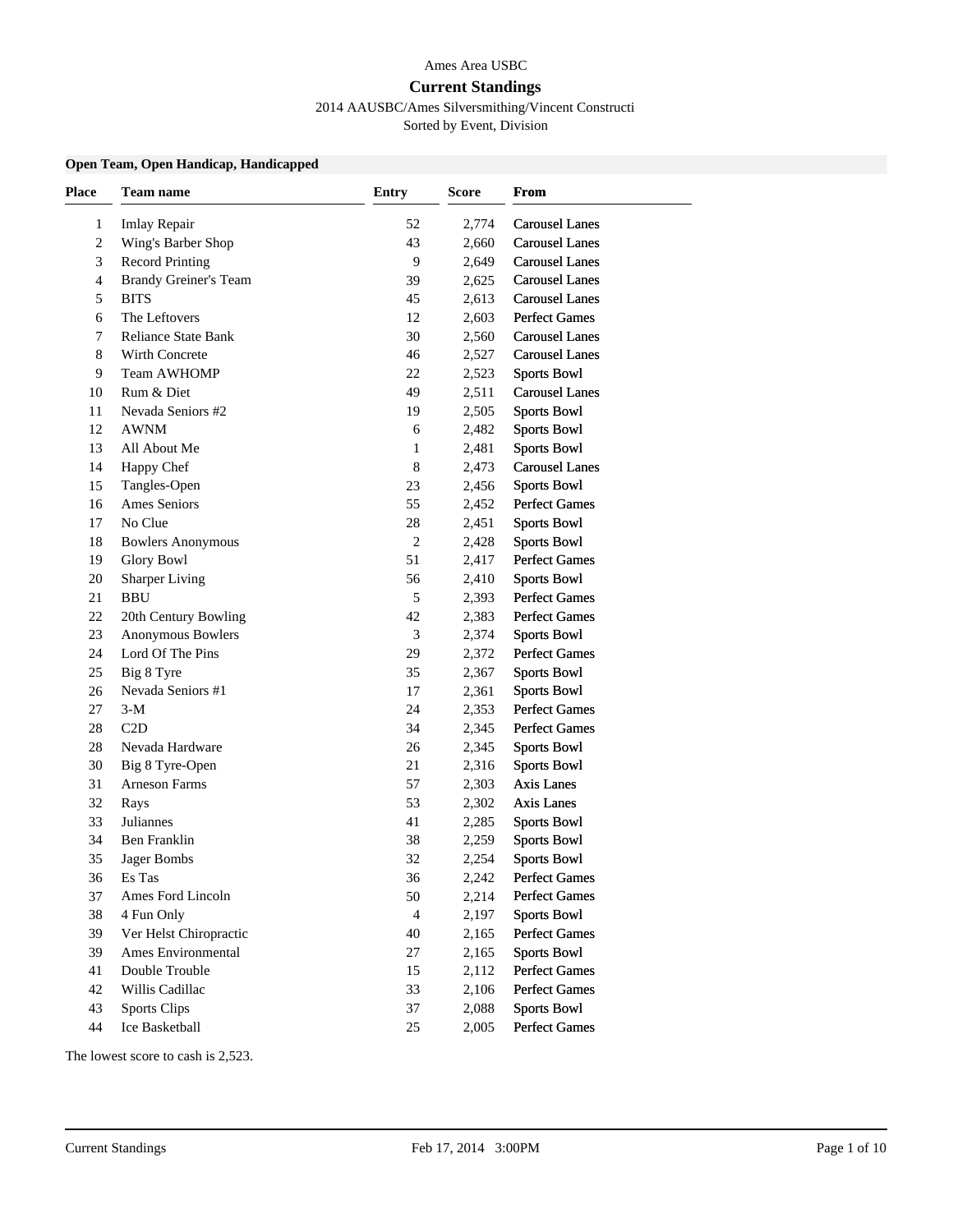### **Women's Team, Women's Team, Handicapped**

| 31<br>Mixed Bag<br><b>Perfect Games</b><br>2.615<br>11<br>Go Getters<br>2,539<br>2<br><b>Sports Bowl</b> |  |
|----------------------------------------------------------------------------------------------------------|--|
|                                                                                                          |  |
|                                                                                                          |  |
| 44<br><b>Carousel Lanes</b><br>3<br>Country Walker<br>2.516                                              |  |
| 47<br>Jewell Gems<br>Axis Lanes<br>2,513<br>4                                                            |  |
| 16<br>2,494<br>Madhatters<br><b>Sports Bowl</b><br>5                                                     |  |
| 10<br>2,492<br><b>Sports Bowl</b><br>Big 8 Tyre<br>6                                                     |  |
| 7<br><b>Assorted Bunch</b><br><b>Perfect Games</b><br>2.445                                              |  |
| 8<br>20<br>2,361<br><b>Sports Bowl</b><br>Tangles                                                        |  |
| Dolls With Balls<br>48<br><b>Carousel Lanes</b><br>2.259<br>9                                            |  |

The lowest score to cash is 2,516.

### **Open Doubles, Div ! Doubles, Handicapped**

| <b>Place</b>   | <b>Team name</b>                           | <b>Entry</b>   | Score | From                  |
|----------------|--------------------------------------------|----------------|-------|-----------------------|
| $\mathbf{1}$   | Crouse, Lowell D / Prescott, Jarad W       | 5              | 1,403 | Perfect Games         |
| $\sqrt{2}$     | Greiner, Brandy J / Wicks, Bryan R         | 39             | 1,401 | <b>Carousel Lanes</b> |
| 3              | Sogard, David L / Sogard, Douglas L        | 52             | 1,388 | <b>Carousel Lanes</b> |
| $\overline{4}$ | Link, Gary A / Heintz, Jeremy L            | 33             | 1,373 | <b>Perfect Games</b>  |
| 5              | Ehrig, Bob / Huggins, Lowell W             | 17             | 1,349 | <b>Sports Bowl</b>    |
| 6              | Kieffer, Ryan A / Buckman, Jason R         | 25             | 1,348 | <b>Perfect Games</b>  |
| 7              | Hohneke, Todd A / Anderson, Scott R        | $\overline{9}$ | 1,346 | <b>Carousel Lanes</b> |
| $\,8\,$        | Hunter, Bob D / McDaniel, Doc              | 19             | 1,344 | <b>Sports Bowl</b>    |
| 9              | Schoep, Arden J / Mason, Terry W           | 40             | 1,342 | Perfect Games         |
| 10             | Heller, Mark M / Sewald, Ronald D, Jr      | 36             | 1,337 | <b>Perfect Games</b>  |
| 11             | Hodnefield, Isaac D / Hodnefield, Dan      | 49             | 1,336 | <b>Carousel Lanes</b> |
|                | W                                          |                |       |                       |
| 12             | Cottington, Curtis J / Krausman, Mark<br>W | 21             | 1,333 | <b>Sports Bowl</b>    |
| 13             | Jones, Raymond C, Jr / Adams, Kris J       | 22             | 1,329 | <b>Sports Bowl</b>    |
| 14             | Beck, Jamie J / Thompson, Justin A         | 46             | 1,327 | <b>Carousel Lanes</b> |
| 15             | Mortvedt, Bruce W / Hansen, Travis R       | 45             | 1,324 | <b>Carousel Lanes</b> |
| 16             | Cox, Marshall W / Miller, Michael J        | 24             | 1,318 | Perfect Games         |
| 17             | Eyanson, Jacob P / Stark, Matt P           | 23             | 1,317 | <b>Sports Bowl</b>    |
| 18             | Emery, Austin J / Emery, Todd D            | 25             | 1,315 | <b>Perfect Games</b>  |
| 19             | Canott, Matt D / Crouse, Justin D          | $\sqrt{6}$     | 1,305 | <b>Sports Bowl</b>    |
| 20             | Dobson, Chad V / Link, Kevin W             | 33             | 1,301 | Perfect Games         |
| 21             | Gray, Timothy A / Hackett, Rick A          | 36             | 1,299 | Perfect Games         |
| 22             | Hockaday, Scott / Genalo, Lawrence J       | 5              | 1,298 | <b>Perfect Games</b>  |
| 23             | McPartland, Kelly J / Carriere, Phillip A  | 42             | 1,296 | <b>Perfect Games</b>  |
| 24             | Postma, Irene A / Postma, Stephen P        | 45             | 1,295 | <b>Carousel Lanes</b> |
| 25             | Walsh, Gabriel J / Walsh, Justin R         | 34             | 1,288 | Perfect Games         |
| 26             | Sogard, Jordan J / Gandara, Adan           | 52             | 1,286 | <b>Carousel Lanes</b> |
| 27             | Otto, Karen K / Otto, Duane D              | 38             | 1,285 | <b>Sports Bowl</b>    |
| 28             | Myers, Donnie W / Schmidt, Timothy<br>L    | 34             | 1,278 | Perfect Games         |
| 28             | Haupt, Linda C / Haupt, Verle G            | 17             | 1,278 | <b>Sports Bowl</b>    |
| 30             | Gentile, Jacob C / Van Zante,              | 34             | 1,277 | <b>Perfect Games</b>  |
|                | Mackenzie K                                |                |       |                       |
| 31             | Jones, Bradley L / Watts, Dwain A          | 30             | 1,263 | <b>Carousel Lanes</b> |
| 31             | Cryder, Christian / Cryder, Robert L       | 40             | 1,263 | Perfect Games         |
| 33             | Howerton, Randy D / Ertz, Michael D        | 40             | 1,255 | Perfect Games         |
|                |                                            |                |       |                       |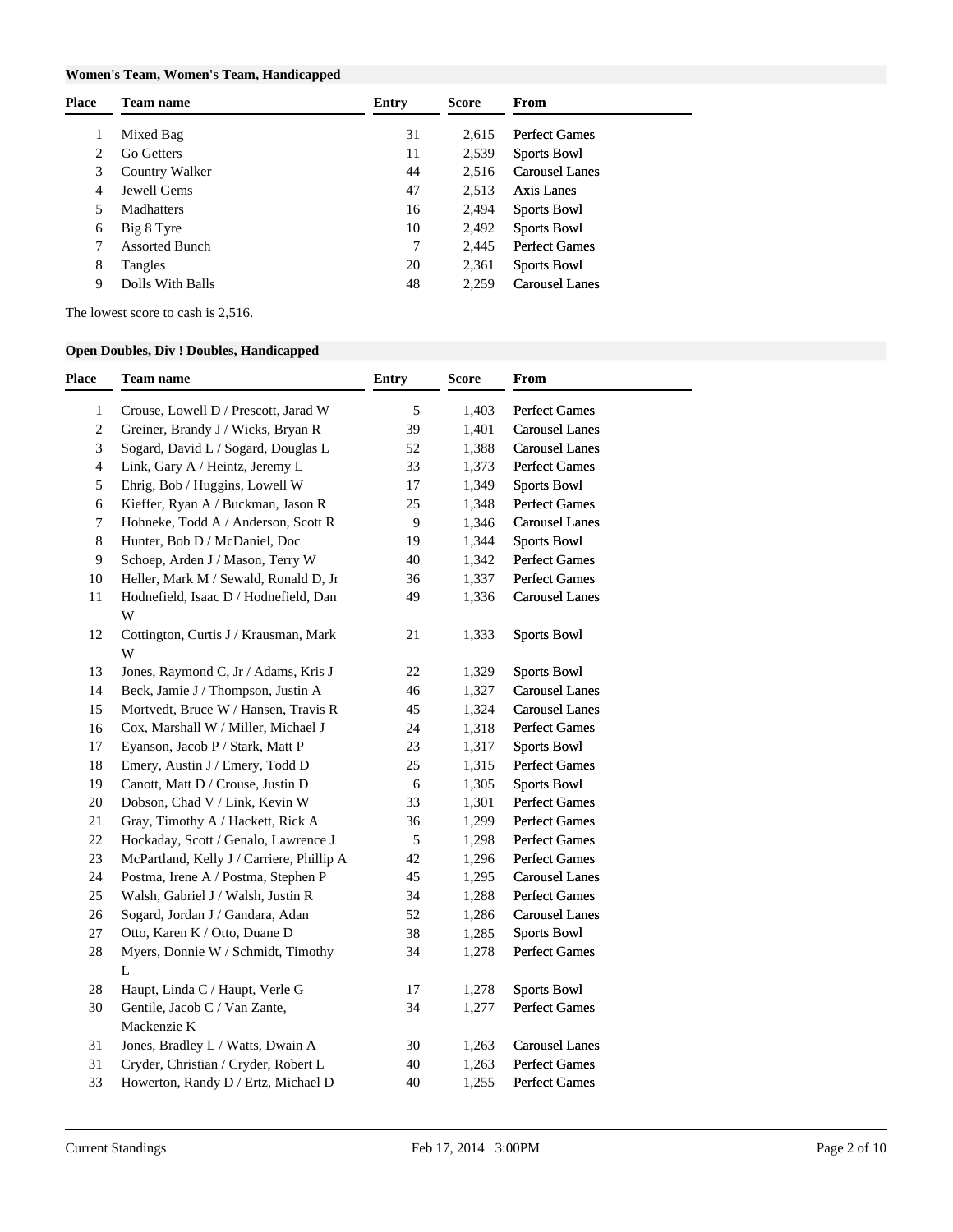| 34 | Heeren, Jeff A / Paulsen, Darrell E   | 49             | 1,248 | <b>Carousel Lanes</b> |
|----|---------------------------------------|----------------|-------|-----------------------|
| 35 | Vest-Thomas, Seton J / Thomas, Chip   | 50             | 1,240 | Perfect Games         |
| 36 | Wirth, Jason E / Imlay, Ronald E      | 46             | 1,238 | <b>Carousel Lanes</b> |
| 37 | Carsrud, Bryan / Knop, Chad A         | 35             | 1,235 | <b>Sports Bowl</b>    |
| 38 | Huntrods, Stanley F / Clawson, Don R  | 38             | 1,234 | <b>Sports Bowl</b>    |
| 39 | Tjelmeland, Mike R / Hunt, David A    | 29             | 1,232 | Perfect Games         |
| 40 | Mitchell, Jason M / Snodgrass, Joshua | 26             | 1,230 | <b>Sports Bowl</b>    |
|    | ${\bf M}$                             |                |       |                       |
| 41 | Black, Derrick J / Black, Michael L   | 41             | 1,226 | <b>Sports Bowl</b>    |
| 42 | Sires, Caleb J / Whitefield, Jeff W   | 24             | 1,223 | Perfect Games         |
| 43 | Mcfarland, Jake / Berte, Brent A      | 51             | 1,219 | <b>Perfect Games</b>  |
| 44 | Johnson, Natasha A / Hardy,           | 57             | 1,217 | <b>Axis Lanes</b>     |
|    | Mischelle K                           |                |       |                       |
| 45 | Jennings, Lyle L / Flanders, Duane E  | $\overline{2}$ | 1,208 | <b>Sports Bowl</b>    |
| 46 | Swenson, Kerra L / Arneson, Paul C    | 57             | 1,202 | Axis Lanes            |
| 46 | Adams, Brian M / Holm, Kevin L        | 30             | 1,202 | <b>Carousel Lanes</b> |
| 48 | Thyng, Charles R / Vaughn, Jacob T    | 22             | 1,196 | <b>Sports Bowl</b>    |
| 49 | Hawkins, Keith L / Robinson, Kenneth  | 28             | 1,191 | <b>Sports Bowl</b>    |
|    | J                                     |                |       |                       |
| 50 | Melton, Brad G / Wierson, Ryan J      | 37             | 1,184 | <b>Sports Bowl</b>    |
| 51 | Rice, Dan S / Slobe, Richard L        | 42             | 1,179 | <b>Perfect Games</b>  |
| 52 | Bauge, Shirley J / Unger, Judy        | 12             | 1,177 | <b>Perfect Games</b>  |
| 52 | Helgeland, Ryan S / Jones, Ashley K   | 13             | 1,177 | <b>Sports Bowl</b>    |
| 54 | Lenning, Corey G / Newell, Brandon W  | 56             | 1,173 | <b>Sports Bowl</b>    |
| 55 | Ruopp, Greg R / Hathaway, Mike R      | 35             | 1,171 | <b>Sports Bowl</b>    |
| 56 | Tscherter, Mick F / Bern, Kerry E     | 21             | 1,160 | <b>Sports Bowl</b>    |
| 57 | Mensing, Dennis D / Robinson,         | 27             | 1,149 | <b>Sports Bowl</b>    |
|    | Randal L                              |                |       |                       |
| 58 | Earles, Robert F / Earles, Jeremy W   | 37             | 1,148 | <b>Sports Bowl</b>    |
| 59 | Ortiz, Jeff / Ortiz, Alex             | 50             | 1,145 | <b>Perfect Games</b>  |
| 60 | Tibben, Brian A / Sorem, Ronald J     | 27             | 1,142 | <b>Sports Bowl</b>    |
| 61 | Garrey, Jack E / Hollman, Ryan D      | 12             | 1,106 | <b>Perfect Games</b>  |
| 62 | Darrah, Josh M / Johnson, Brian L     | 23             | 1,095 | <b>Sports Bowl</b>    |

The lowest score to cash is 1,333.

# **Women's Doubles, Women's Doubles, Handicapped**

| <b>Place</b>   | <b>Team name</b>                      | Entry | Score | From                  |
|----------------|---------------------------------------|-------|-------|-----------------------|
| 1              | Hess, Rose M / Bauge, Shirley J       | 11    | 1,345 | <b>Sports Bowl</b>    |
| 2              | Leake, Lisa M / Olson, Gina M         | 16    | 1,309 | <b>Sports Bowl</b>    |
| 3              | Corbin, Kim M / Corbin, Nancy J       | 54    | 1,287 | <b>Sports Bowl</b>    |
| $\overline{4}$ | Geer, Patricia L / Andrew, Judy K     | 14    | 1,271 | <b>Sports Bowl</b>    |
| 5              | Booms, Lisa J / Black, Rachelle M     | 7     | 1,266 | <b>Perfect Games</b>  |
| 6              | Ludwig, Teresa / Dutton, Brandi M     | 20    | 1,255 | <b>Sports Bowl</b>    |
| 6              | Crouse, Jackie A / Hoffman, Katherine | 7     | 1,255 | <b>Perfect Games</b>  |
|                | J                                     |       |       |                       |
| 8              | Kahler, DaLene S / Heintz, Alissa K   | 20    | 1,236 | <b>Sports Bowl</b>    |
| 9              | Shook, Gail A / Richey, Hollie S      | 29    | 1,226 | <b>Perfect Games</b>  |
| 10             | Beck, Izzie A / Goodmanson, Kim K     | 44    | 1,218 | <b>Carousel Lanes</b> |
| 11             | Sewald, Kimberly M / Jennings, Teri L | 16    | 1,216 | <b>Sports Bowl</b>    |
| 12             | Lawson, Candy S / Robinson, Debra S   | 10    | 1,204 | <b>Sports Bowl</b>    |
| 13             | Webster, Linda S / McPartland, Cari L | 31    | 1,197 | <b>Perfect Games</b>  |
| 14             | Beck, Diane L / Mortvedt, Jo K        | 44    | 1,173 | <b>Carousel Lanes</b> |
| 15             | Klonglan, Shirley I / Black, Joan M   | 10    | 1,169 | <b>Sports Bowl</b>    |
| 16             | Hotchkiss, Dianne F / Unger, Judy     | 11    | 1,161 | <b>Sports Bowl</b>    |
|                |                                       |       |       |                       |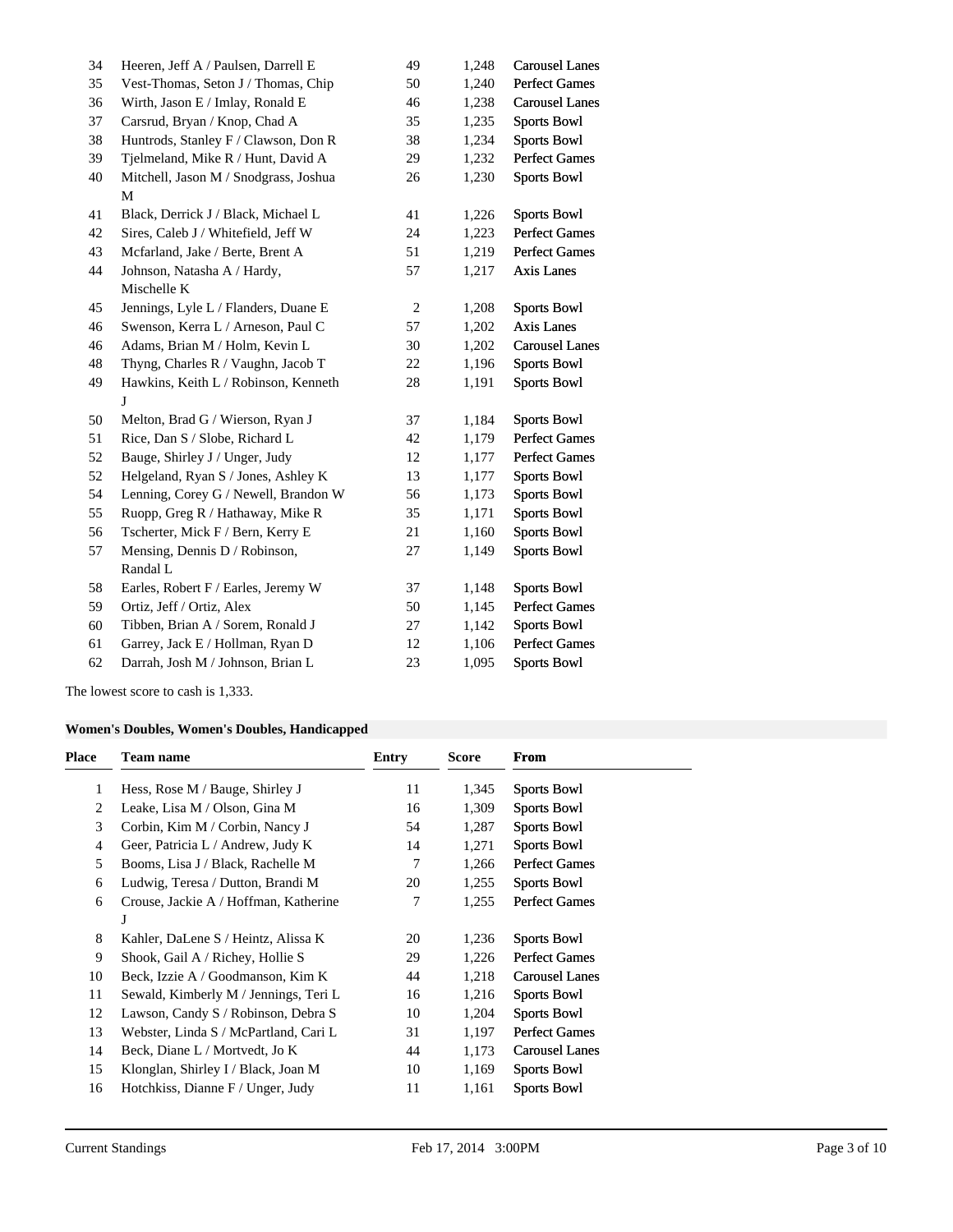### **Open Singles, Open Handicap Singles, Handicapped**

| 9<br><b>Carousel Lanes</b><br>$\mathbf{1}$<br>Anderson, Scott R<br>741<br>$\mathbf{2}$<br>Heeren, Jeff A<br>49<br><b>Carousel Lanes</b><br>733<br>3<br>Jones, Raymond C, Jr<br><b>Sports Bowl</b><br>22<br>725<br><b>Perfect Games</b><br>$\overline{4}$<br>Carriere, Phillip A<br>42<br>712<br>Hodnefield, Isaac D<br>49<br><b>Carousel Lanes</b><br>5<br>711<br>Lenning, Corey G<br>56<br><b>Sports Bowl</b><br>6<br>709<br>Ehrig, Bob<br><b>Sports Bowl</b><br>7<br>17<br>706<br>$\sqrt{5}$<br>7<br>Prescott, Jarad W<br><b>Perfect Games</b><br>706<br>9<br>Huntrods, Stanley F<br>38<br><b>Sports Bowl</b><br>704<br>Thomas, Chip<br>50<br><b>Perfect Games</b><br>10<br>697<br>Imlay, Ronald E<br>46<br><b>Carousel Lanes</b><br>11<br>695<br>12<br>Jones, Ashley K<br><b>Sports Bowl</b><br>13<br>694<br>Jennings, Lyle L<br>2<br><b>Sports Bowl</b><br>12<br>694<br>Eyanson, Jacob P<br>23<br><b>Sports Bowl</b><br>12<br>694<br>Mortvedt, Bruce W<br>45<br><b>Carousel Lanes</b><br>15<br>687<br>Huggins, Lowell W<br><b>Sports Bowl</b><br>16<br>17<br>682<br><b>Carousel Lanes</b><br>Greiner, Brandy J<br>39<br>17<br>679<br>18<br>Hansen, Travis R<br>45<br><b>Carousel Lanes</b><br>678<br>Wicks, Bryan R<br>39<br><b>Carousel Lanes</b><br>19<br>676<br>20<br>Heintz, Jeremy L<br>33<br><b>Perfect Games</b><br>675<br><b>Perfect Games</b><br>21<br>Emery, Todd D<br>25<br>673<br>22<br>Adams, Kris J<br>22<br><b>Sports Bowl</b><br>670<br><b>Carousel Lanes</b><br>Paulsen, Darrell E<br>49<br>23<br>669<br><b>Perfect Games</b><br>24<br>Hunt, David A<br>29<br>667<br>Postma, Stephen P<br>45<br><b>Carousel Lanes</b><br>25<br>663<br>Mason, Terry W<br>40<br><b>Perfect Games</b><br>26<br>661<br><b>Perfect Games</b><br>Gray, Timothy A<br>36<br>27<br>658<br><b>Perfect Games</b><br>28<br>Mcfarland, Jake<br>51<br>656<br>29<br>Adams, Brian M<br>30<br><b>Carousel Lanes</b><br>654<br>30<br>Walsh, Gabriel J<br>34<br><b>Perfect Games</b><br>653<br>30<br>Earles, Jeremy W<br>37<br><b>Sports Bowl</b><br>653<br>Helgeland, Ryan S<br>13<br><b>Sports Bowl</b><br>32<br>652<br><b>Carousel Lanes</b><br>Sogard, Jordan J<br>52<br>32<br>652<br>34<br>Dobson, Chad V<br>33<br><b>Perfect Games</b><br>651<br>35<br>23<br>649<br><b>Sports Bowl</b><br>Stark, Matt P<br>33<br>36<br>648<br>Link, Kevin W<br>Perfect Games<br>37<br>Carsrud, Bryan<br>35<br>647<br><b>Sports Bowl</b><br>38<br>Rice, Dan S<br>42<br>Perfect Games<br>646<br>39<br>Arneson, Paul C<br>57<br>Axis Lanes<br>643<br>40<br>Schmidt, Timothy L<br>34<br><b>Perfect Games</b><br>641<br>34<br><b>Perfect Games</b><br>41<br>Walsh, Justin R<br>640<br>36<br><b>Perfect Games</b><br>42<br>Heller, Mark M<br>638<br>42<br>Myers, Donnie W<br>34<br><b>Perfect Games</b><br>638<br>44<br>Emery, Austin J<br><b>Perfect Games</b><br>25<br>637<br>Crouse, Lowell D<br>5<br><b>Perfect Games</b><br>45<br>636<br>Hohneke, Todd A<br>9<br><b>Carousel Lanes</b><br>46<br>635<br><b>Perfect Games</b><br>47<br>Tjelmeland, Mike R<br>29<br>634<br>48<br>Crouse, Justin D<br>$\sqrt{6}$<br><b>Sports Bowl</b><br>633<br>49<br>Bern, Kerry E<br>21<br><b>Sports Bowl</b><br>632<br>50<br>Snodgrass, Joshua M<br>26<br><b>Sports Bowl</b><br>631 | <b>Place</b> | Team name | <b>Entry</b> | <b>Score</b> | <b>From</b> |
|--------------------------------------------------------------------------------------------------------------------------------------------------------------------------------------------------------------------------------------------------------------------------------------------------------------------------------------------------------------------------------------------------------------------------------------------------------------------------------------------------------------------------------------------------------------------------------------------------------------------------------------------------------------------------------------------------------------------------------------------------------------------------------------------------------------------------------------------------------------------------------------------------------------------------------------------------------------------------------------------------------------------------------------------------------------------------------------------------------------------------------------------------------------------------------------------------------------------------------------------------------------------------------------------------------------------------------------------------------------------------------------------------------------------------------------------------------------------------------------------------------------------------------------------------------------------------------------------------------------------------------------------------------------------------------------------------------------------------------------------------------------------------------------------------------------------------------------------------------------------------------------------------------------------------------------------------------------------------------------------------------------------------------------------------------------------------------------------------------------------------------------------------------------------------------------------------------------------------------------------------------------------------------------------------------------------------------------------------------------------------------------------------------------------------------------------------------------------------------------------------------------------------------------------------------------------------------------------------------------------------------------------------------------------------------------------------------------------------------------------------------------------------------------------------------------------------------------------------------------------------------------------------------------------------------------------------------------------------------------------------------------------------------------------------------------------------------------------------------------------------------------------------------------------------------------------------------------------------------------------|--------------|-----------|--------------|--------------|-------------|
|                                                                                                                                                                                                                                                                                                                                                                                                                                                                                                                                                                                                                                                                                                                                                                                                                                                                                                                                                                                                                                                                                                                                                                                                                                                                                                                                                                                                                                                                                                                                                                                                                                                                                                                                                                                                                                                                                                                                                                                                                                                                                                                                                                                                                                                                                                                                                                                                                                                                                                                                                                                                                                                                                                                                                                                                                                                                                                                                                                                                                                                                                                                                                                                                                                            |              |           |              |              |             |
|                                                                                                                                                                                                                                                                                                                                                                                                                                                                                                                                                                                                                                                                                                                                                                                                                                                                                                                                                                                                                                                                                                                                                                                                                                                                                                                                                                                                                                                                                                                                                                                                                                                                                                                                                                                                                                                                                                                                                                                                                                                                                                                                                                                                                                                                                                                                                                                                                                                                                                                                                                                                                                                                                                                                                                                                                                                                                                                                                                                                                                                                                                                                                                                                                                            |              |           |              |              |             |
|                                                                                                                                                                                                                                                                                                                                                                                                                                                                                                                                                                                                                                                                                                                                                                                                                                                                                                                                                                                                                                                                                                                                                                                                                                                                                                                                                                                                                                                                                                                                                                                                                                                                                                                                                                                                                                                                                                                                                                                                                                                                                                                                                                                                                                                                                                                                                                                                                                                                                                                                                                                                                                                                                                                                                                                                                                                                                                                                                                                                                                                                                                                                                                                                                                            |              |           |              |              |             |
|                                                                                                                                                                                                                                                                                                                                                                                                                                                                                                                                                                                                                                                                                                                                                                                                                                                                                                                                                                                                                                                                                                                                                                                                                                                                                                                                                                                                                                                                                                                                                                                                                                                                                                                                                                                                                                                                                                                                                                                                                                                                                                                                                                                                                                                                                                                                                                                                                                                                                                                                                                                                                                                                                                                                                                                                                                                                                                                                                                                                                                                                                                                                                                                                                                            |              |           |              |              |             |
|                                                                                                                                                                                                                                                                                                                                                                                                                                                                                                                                                                                                                                                                                                                                                                                                                                                                                                                                                                                                                                                                                                                                                                                                                                                                                                                                                                                                                                                                                                                                                                                                                                                                                                                                                                                                                                                                                                                                                                                                                                                                                                                                                                                                                                                                                                                                                                                                                                                                                                                                                                                                                                                                                                                                                                                                                                                                                                                                                                                                                                                                                                                                                                                                                                            |              |           |              |              |             |
|                                                                                                                                                                                                                                                                                                                                                                                                                                                                                                                                                                                                                                                                                                                                                                                                                                                                                                                                                                                                                                                                                                                                                                                                                                                                                                                                                                                                                                                                                                                                                                                                                                                                                                                                                                                                                                                                                                                                                                                                                                                                                                                                                                                                                                                                                                                                                                                                                                                                                                                                                                                                                                                                                                                                                                                                                                                                                                                                                                                                                                                                                                                                                                                                                                            |              |           |              |              |             |
|                                                                                                                                                                                                                                                                                                                                                                                                                                                                                                                                                                                                                                                                                                                                                                                                                                                                                                                                                                                                                                                                                                                                                                                                                                                                                                                                                                                                                                                                                                                                                                                                                                                                                                                                                                                                                                                                                                                                                                                                                                                                                                                                                                                                                                                                                                                                                                                                                                                                                                                                                                                                                                                                                                                                                                                                                                                                                                                                                                                                                                                                                                                                                                                                                                            |              |           |              |              |             |
|                                                                                                                                                                                                                                                                                                                                                                                                                                                                                                                                                                                                                                                                                                                                                                                                                                                                                                                                                                                                                                                                                                                                                                                                                                                                                                                                                                                                                                                                                                                                                                                                                                                                                                                                                                                                                                                                                                                                                                                                                                                                                                                                                                                                                                                                                                                                                                                                                                                                                                                                                                                                                                                                                                                                                                                                                                                                                                                                                                                                                                                                                                                                                                                                                                            |              |           |              |              |             |
|                                                                                                                                                                                                                                                                                                                                                                                                                                                                                                                                                                                                                                                                                                                                                                                                                                                                                                                                                                                                                                                                                                                                                                                                                                                                                                                                                                                                                                                                                                                                                                                                                                                                                                                                                                                                                                                                                                                                                                                                                                                                                                                                                                                                                                                                                                                                                                                                                                                                                                                                                                                                                                                                                                                                                                                                                                                                                                                                                                                                                                                                                                                                                                                                                                            |              |           |              |              |             |
|                                                                                                                                                                                                                                                                                                                                                                                                                                                                                                                                                                                                                                                                                                                                                                                                                                                                                                                                                                                                                                                                                                                                                                                                                                                                                                                                                                                                                                                                                                                                                                                                                                                                                                                                                                                                                                                                                                                                                                                                                                                                                                                                                                                                                                                                                                                                                                                                                                                                                                                                                                                                                                                                                                                                                                                                                                                                                                                                                                                                                                                                                                                                                                                                                                            |              |           |              |              |             |
|                                                                                                                                                                                                                                                                                                                                                                                                                                                                                                                                                                                                                                                                                                                                                                                                                                                                                                                                                                                                                                                                                                                                                                                                                                                                                                                                                                                                                                                                                                                                                                                                                                                                                                                                                                                                                                                                                                                                                                                                                                                                                                                                                                                                                                                                                                                                                                                                                                                                                                                                                                                                                                                                                                                                                                                                                                                                                                                                                                                                                                                                                                                                                                                                                                            |              |           |              |              |             |
|                                                                                                                                                                                                                                                                                                                                                                                                                                                                                                                                                                                                                                                                                                                                                                                                                                                                                                                                                                                                                                                                                                                                                                                                                                                                                                                                                                                                                                                                                                                                                                                                                                                                                                                                                                                                                                                                                                                                                                                                                                                                                                                                                                                                                                                                                                                                                                                                                                                                                                                                                                                                                                                                                                                                                                                                                                                                                                                                                                                                                                                                                                                                                                                                                                            |              |           |              |              |             |
|                                                                                                                                                                                                                                                                                                                                                                                                                                                                                                                                                                                                                                                                                                                                                                                                                                                                                                                                                                                                                                                                                                                                                                                                                                                                                                                                                                                                                                                                                                                                                                                                                                                                                                                                                                                                                                                                                                                                                                                                                                                                                                                                                                                                                                                                                                                                                                                                                                                                                                                                                                                                                                                                                                                                                                                                                                                                                                                                                                                                                                                                                                                                                                                                                                            |              |           |              |              |             |
|                                                                                                                                                                                                                                                                                                                                                                                                                                                                                                                                                                                                                                                                                                                                                                                                                                                                                                                                                                                                                                                                                                                                                                                                                                                                                                                                                                                                                                                                                                                                                                                                                                                                                                                                                                                                                                                                                                                                                                                                                                                                                                                                                                                                                                                                                                                                                                                                                                                                                                                                                                                                                                                                                                                                                                                                                                                                                                                                                                                                                                                                                                                                                                                                                                            |              |           |              |              |             |
|                                                                                                                                                                                                                                                                                                                                                                                                                                                                                                                                                                                                                                                                                                                                                                                                                                                                                                                                                                                                                                                                                                                                                                                                                                                                                                                                                                                                                                                                                                                                                                                                                                                                                                                                                                                                                                                                                                                                                                                                                                                                                                                                                                                                                                                                                                                                                                                                                                                                                                                                                                                                                                                                                                                                                                                                                                                                                                                                                                                                                                                                                                                                                                                                                                            |              |           |              |              |             |
|                                                                                                                                                                                                                                                                                                                                                                                                                                                                                                                                                                                                                                                                                                                                                                                                                                                                                                                                                                                                                                                                                                                                                                                                                                                                                                                                                                                                                                                                                                                                                                                                                                                                                                                                                                                                                                                                                                                                                                                                                                                                                                                                                                                                                                                                                                                                                                                                                                                                                                                                                                                                                                                                                                                                                                                                                                                                                                                                                                                                                                                                                                                                                                                                                                            |              |           |              |              |             |
|                                                                                                                                                                                                                                                                                                                                                                                                                                                                                                                                                                                                                                                                                                                                                                                                                                                                                                                                                                                                                                                                                                                                                                                                                                                                                                                                                                                                                                                                                                                                                                                                                                                                                                                                                                                                                                                                                                                                                                                                                                                                                                                                                                                                                                                                                                                                                                                                                                                                                                                                                                                                                                                                                                                                                                                                                                                                                                                                                                                                                                                                                                                                                                                                                                            |              |           |              |              |             |
|                                                                                                                                                                                                                                                                                                                                                                                                                                                                                                                                                                                                                                                                                                                                                                                                                                                                                                                                                                                                                                                                                                                                                                                                                                                                                                                                                                                                                                                                                                                                                                                                                                                                                                                                                                                                                                                                                                                                                                                                                                                                                                                                                                                                                                                                                                                                                                                                                                                                                                                                                                                                                                                                                                                                                                                                                                                                                                                                                                                                                                                                                                                                                                                                                                            |              |           |              |              |             |
|                                                                                                                                                                                                                                                                                                                                                                                                                                                                                                                                                                                                                                                                                                                                                                                                                                                                                                                                                                                                                                                                                                                                                                                                                                                                                                                                                                                                                                                                                                                                                                                                                                                                                                                                                                                                                                                                                                                                                                                                                                                                                                                                                                                                                                                                                                                                                                                                                                                                                                                                                                                                                                                                                                                                                                                                                                                                                                                                                                                                                                                                                                                                                                                                                                            |              |           |              |              |             |
|                                                                                                                                                                                                                                                                                                                                                                                                                                                                                                                                                                                                                                                                                                                                                                                                                                                                                                                                                                                                                                                                                                                                                                                                                                                                                                                                                                                                                                                                                                                                                                                                                                                                                                                                                                                                                                                                                                                                                                                                                                                                                                                                                                                                                                                                                                                                                                                                                                                                                                                                                                                                                                                                                                                                                                                                                                                                                                                                                                                                                                                                                                                                                                                                                                            |              |           |              |              |             |
|                                                                                                                                                                                                                                                                                                                                                                                                                                                                                                                                                                                                                                                                                                                                                                                                                                                                                                                                                                                                                                                                                                                                                                                                                                                                                                                                                                                                                                                                                                                                                                                                                                                                                                                                                                                                                                                                                                                                                                                                                                                                                                                                                                                                                                                                                                                                                                                                                                                                                                                                                                                                                                                                                                                                                                                                                                                                                                                                                                                                                                                                                                                                                                                                                                            |              |           |              |              |             |
|                                                                                                                                                                                                                                                                                                                                                                                                                                                                                                                                                                                                                                                                                                                                                                                                                                                                                                                                                                                                                                                                                                                                                                                                                                                                                                                                                                                                                                                                                                                                                                                                                                                                                                                                                                                                                                                                                                                                                                                                                                                                                                                                                                                                                                                                                                                                                                                                                                                                                                                                                                                                                                                                                                                                                                                                                                                                                                                                                                                                                                                                                                                                                                                                                                            |              |           |              |              |             |
|                                                                                                                                                                                                                                                                                                                                                                                                                                                                                                                                                                                                                                                                                                                                                                                                                                                                                                                                                                                                                                                                                                                                                                                                                                                                                                                                                                                                                                                                                                                                                                                                                                                                                                                                                                                                                                                                                                                                                                                                                                                                                                                                                                                                                                                                                                                                                                                                                                                                                                                                                                                                                                                                                                                                                                                                                                                                                                                                                                                                                                                                                                                                                                                                                                            |              |           |              |              |             |
|                                                                                                                                                                                                                                                                                                                                                                                                                                                                                                                                                                                                                                                                                                                                                                                                                                                                                                                                                                                                                                                                                                                                                                                                                                                                                                                                                                                                                                                                                                                                                                                                                                                                                                                                                                                                                                                                                                                                                                                                                                                                                                                                                                                                                                                                                                                                                                                                                                                                                                                                                                                                                                                                                                                                                                                                                                                                                                                                                                                                                                                                                                                                                                                                                                            |              |           |              |              |             |
|                                                                                                                                                                                                                                                                                                                                                                                                                                                                                                                                                                                                                                                                                                                                                                                                                                                                                                                                                                                                                                                                                                                                                                                                                                                                                                                                                                                                                                                                                                                                                                                                                                                                                                                                                                                                                                                                                                                                                                                                                                                                                                                                                                                                                                                                                                                                                                                                                                                                                                                                                                                                                                                                                                                                                                                                                                                                                                                                                                                                                                                                                                                                                                                                                                            |              |           |              |              |             |
|                                                                                                                                                                                                                                                                                                                                                                                                                                                                                                                                                                                                                                                                                                                                                                                                                                                                                                                                                                                                                                                                                                                                                                                                                                                                                                                                                                                                                                                                                                                                                                                                                                                                                                                                                                                                                                                                                                                                                                                                                                                                                                                                                                                                                                                                                                                                                                                                                                                                                                                                                                                                                                                                                                                                                                                                                                                                                                                                                                                                                                                                                                                                                                                                                                            |              |           |              |              |             |
|                                                                                                                                                                                                                                                                                                                                                                                                                                                                                                                                                                                                                                                                                                                                                                                                                                                                                                                                                                                                                                                                                                                                                                                                                                                                                                                                                                                                                                                                                                                                                                                                                                                                                                                                                                                                                                                                                                                                                                                                                                                                                                                                                                                                                                                                                                                                                                                                                                                                                                                                                                                                                                                                                                                                                                                                                                                                                                                                                                                                                                                                                                                                                                                                                                            |              |           |              |              |             |
|                                                                                                                                                                                                                                                                                                                                                                                                                                                                                                                                                                                                                                                                                                                                                                                                                                                                                                                                                                                                                                                                                                                                                                                                                                                                                                                                                                                                                                                                                                                                                                                                                                                                                                                                                                                                                                                                                                                                                                                                                                                                                                                                                                                                                                                                                                                                                                                                                                                                                                                                                                                                                                                                                                                                                                                                                                                                                                                                                                                                                                                                                                                                                                                                                                            |              |           |              |              |             |
|                                                                                                                                                                                                                                                                                                                                                                                                                                                                                                                                                                                                                                                                                                                                                                                                                                                                                                                                                                                                                                                                                                                                                                                                                                                                                                                                                                                                                                                                                                                                                                                                                                                                                                                                                                                                                                                                                                                                                                                                                                                                                                                                                                                                                                                                                                                                                                                                                                                                                                                                                                                                                                                                                                                                                                                                                                                                                                                                                                                                                                                                                                                                                                                                                                            |              |           |              |              |             |
|                                                                                                                                                                                                                                                                                                                                                                                                                                                                                                                                                                                                                                                                                                                                                                                                                                                                                                                                                                                                                                                                                                                                                                                                                                                                                                                                                                                                                                                                                                                                                                                                                                                                                                                                                                                                                                                                                                                                                                                                                                                                                                                                                                                                                                                                                                                                                                                                                                                                                                                                                                                                                                                                                                                                                                                                                                                                                                                                                                                                                                                                                                                                                                                                                                            |              |           |              |              |             |
|                                                                                                                                                                                                                                                                                                                                                                                                                                                                                                                                                                                                                                                                                                                                                                                                                                                                                                                                                                                                                                                                                                                                                                                                                                                                                                                                                                                                                                                                                                                                                                                                                                                                                                                                                                                                                                                                                                                                                                                                                                                                                                                                                                                                                                                                                                                                                                                                                                                                                                                                                                                                                                                                                                                                                                                                                                                                                                                                                                                                                                                                                                                                                                                                                                            |              |           |              |              |             |
|                                                                                                                                                                                                                                                                                                                                                                                                                                                                                                                                                                                                                                                                                                                                                                                                                                                                                                                                                                                                                                                                                                                                                                                                                                                                                                                                                                                                                                                                                                                                                                                                                                                                                                                                                                                                                                                                                                                                                                                                                                                                                                                                                                                                                                                                                                                                                                                                                                                                                                                                                                                                                                                                                                                                                                                                                                                                                                                                                                                                                                                                                                                                                                                                                                            |              |           |              |              |             |
|                                                                                                                                                                                                                                                                                                                                                                                                                                                                                                                                                                                                                                                                                                                                                                                                                                                                                                                                                                                                                                                                                                                                                                                                                                                                                                                                                                                                                                                                                                                                                                                                                                                                                                                                                                                                                                                                                                                                                                                                                                                                                                                                                                                                                                                                                                                                                                                                                                                                                                                                                                                                                                                                                                                                                                                                                                                                                                                                                                                                                                                                                                                                                                                                                                            |              |           |              |              |             |
|                                                                                                                                                                                                                                                                                                                                                                                                                                                                                                                                                                                                                                                                                                                                                                                                                                                                                                                                                                                                                                                                                                                                                                                                                                                                                                                                                                                                                                                                                                                                                                                                                                                                                                                                                                                                                                                                                                                                                                                                                                                                                                                                                                                                                                                                                                                                                                                                                                                                                                                                                                                                                                                                                                                                                                                                                                                                                                                                                                                                                                                                                                                                                                                                                                            |              |           |              |              |             |
|                                                                                                                                                                                                                                                                                                                                                                                                                                                                                                                                                                                                                                                                                                                                                                                                                                                                                                                                                                                                                                                                                                                                                                                                                                                                                                                                                                                                                                                                                                                                                                                                                                                                                                                                                                                                                                                                                                                                                                                                                                                                                                                                                                                                                                                                                                                                                                                                                                                                                                                                                                                                                                                                                                                                                                                                                                                                                                                                                                                                                                                                                                                                                                                                                                            |              |           |              |              |             |
|                                                                                                                                                                                                                                                                                                                                                                                                                                                                                                                                                                                                                                                                                                                                                                                                                                                                                                                                                                                                                                                                                                                                                                                                                                                                                                                                                                                                                                                                                                                                                                                                                                                                                                                                                                                                                                                                                                                                                                                                                                                                                                                                                                                                                                                                                                                                                                                                                                                                                                                                                                                                                                                                                                                                                                                                                                                                                                                                                                                                                                                                                                                                                                                                                                            |              |           |              |              |             |
|                                                                                                                                                                                                                                                                                                                                                                                                                                                                                                                                                                                                                                                                                                                                                                                                                                                                                                                                                                                                                                                                                                                                                                                                                                                                                                                                                                                                                                                                                                                                                                                                                                                                                                                                                                                                                                                                                                                                                                                                                                                                                                                                                                                                                                                                                                                                                                                                                                                                                                                                                                                                                                                                                                                                                                                                                                                                                                                                                                                                                                                                                                                                                                                                                                            |              |           |              |              |             |
|                                                                                                                                                                                                                                                                                                                                                                                                                                                                                                                                                                                                                                                                                                                                                                                                                                                                                                                                                                                                                                                                                                                                                                                                                                                                                                                                                                                                                                                                                                                                                                                                                                                                                                                                                                                                                                                                                                                                                                                                                                                                                                                                                                                                                                                                                                                                                                                                                                                                                                                                                                                                                                                                                                                                                                                                                                                                                                                                                                                                                                                                                                                                                                                                                                            |              |           |              |              |             |
|                                                                                                                                                                                                                                                                                                                                                                                                                                                                                                                                                                                                                                                                                                                                                                                                                                                                                                                                                                                                                                                                                                                                                                                                                                                                                                                                                                                                                                                                                                                                                                                                                                                                                                                                                                                                                                                                                                                                                                                                                                                                                                                                                                                                                                                                                                                                                                                                                                                                                                                                                                                                                                                                                                                                                                                                                                                                                                                                                                                                                                                                                                                                                                                                                                            |              |           |              |              |             |
|                                                                                                                                                                                                                                                                                                                                                                                                                                                                                                                                                                                                                                                                                                                                                                                                                                                                                                                                                                                                                                                                                                                                                                                                                                                                                                                                                                                                                                                                                                                                                                                                                                                                                                                                                                                                                                                                                                                                                                                                                                                                                                                                                                                                                                                                                                                                                                                                                                                                                                                                                                                                                                                                                                                                                                                                                                                                                                                                                                                                                                                                                                                                                                                                                                            |              |           |              |              |             |
|                                                                                                                                                                                                                                                                                                                                                                                                                                                                                                                                                                                                                                                                                                                                                                                                                                                                                                                                                                                                                                                                                                                                                                                                                                                                                                                                                                                                                                                                                                                                                                                                                                                                                                                                                                                                                                                                                                                                                                                                                                                                                                                                                                                                                                                                                                                                                                                                                                                                                                                                                                                                                                                                                                                                                                                                                                                                                                                                                                                                                                                                                                                                                                                                                                            |              |           |              |              |             |
|                                                                                                                                                                                                                                                                                                                                                                                                                                                                                                                                                                                                                                                                                                                                                                                                                                                                                                                                                                                                                                                                                                                                                                                                                                                                                                                                                                                                                                                                                                                                                                                                                                                                                                                                                                                                                                                                                                                                                                                                                                                                                                                                                                                                                                                                                                                                                                                                                                                                                                                                                                                                                                                                                                                                                                                                                                                                                                                                                                                                                                                                                                                                                                                                                                            |              |           |              |              |             |
|                                                                                                                                                                                                                                                                                                                                                                                                                                                                                                                                                                                                                                                                                                                                                                                                                                                                                                                                                                                                                                                                                                                                                                                                                                                                                                                                                                                                                                                                                                                                                                                                                                                                                                                                                                                                                                                                                                                                                                                                                                                                                                                                                                                                                                                                                                                                                                                                                                                                                                                                                                                                                                                                                                                                                                                                                                                                                                                                                                                                                                                                                                                                                                                                                                            |              |           |              |              |             |
|                                                                                                                                                                                                                                                                                                                                                                                                                                                                                                                                                                                                                                                                                                                                                                                                                                                                                                                                                                                                                                                                                                                                                                                                                                                                                                                                                                                                                                                                                                                                                                                                                                                                                                                                                                                                                                                                                                                                                                                                                                                                                                                                                                                                                                                                                                                                                                                                                                                                                                                                                                                                                                                                                                                                                                                                                                                                                                                                                                                                                                                                                                                                                                                                                                            |              |           |              |              |             |
|                                                                                                                                                                                                                                                                                                                                                                                                                                                                                                                                                                                                                                                                                                                                                                                                                                                                                                                                                                                                                                                                                                                                                                                                                                                                                                                                                                                                                                                                                                                                                                                                                                                                                                                                                                                                                                                                                                                                                                                                                                                                                                                                                                                                                                                                                                                                                                                                                                                                                                                                                                                                                                                                                                                                                                                                                                                                                                                                                                                                                                                                                                                                                                                                                                            |              |           |              |              |             |
|                                                                                                                                                                                                                                                                                                                                                                                                                                                                                                                                                                                                                                                                                                                                                                                                                                                                                                                                                                                                                                                                                                                                                                                                                                                                                                                                                                                                                                                                                                                                                                                                                                                                                                                                                                                                                                                                                                                                                                                                                                                                                                                                                                                                                                                                                                                                                                                                                                                                                                                                                                                                                                                                                                                                                                                                                                                                                                                                                                                                                                                                                                                                                                                                                                            |              |           |              |              |             |
|                                                                                                                                                                                                                                                                                                                                                                                                                                                                                                                                                                                                                                                                                                                                                                                                                                                                                                                                                                                                                                                                                                                                                                                                                                                                                                                                                                                                                                                                                                                                                                                                                                                                                                                                                                                                                                                                                                                                                                                                                                                                                                                                                                                                                                                                                                                                                                                                                                                                                                                                                                                                                                                                                                                                                                                                                                                                                                                                                                                                                                                                                                                                                                                                                                            |              |           |              |              |             |
|                                                                                                                                                                                                                                                                                                                                                                                                                                                                                                                                                                                                                                                                                                                                                                                                                                                                                                                                                                                                                                                                                                                                                                                                                                                                                                                                                                                                                                                                                                                                                                                                                                                                                                                                                                                                                                                                                                                                                                                                                                                                                                                                                                                                                                                                                                                                                                                                                                                                                                                                                                                                                                                                                                                                                                                                                                                                                                                                                                                                                                                                                                                                                                                                                                            |              |           |              |              |             |
|                                                                                                                                                                                                                                                                                                                                                                                                                                                                                                                                                                                                                                                                                                                                                                                                                                                                                                                                                                                                                                                                                                                                                                                                                                                                                                                                                                                                                                                                                                                                                                                                                                                                                                                                                                                                                                                                                                                                                                                                                                                                                                                                                                                                                                                                                                                                                                                                                                                                                                                                                                                                                                                                                                                                                                                                                                                                                                                                                                                                                                                                                                                                                                                                                                            |              |           |              |              |             |
|                                                                                                                                                                                                                                                                                                                                                                                                                                                                                                                                                                                                                                                                                                                                                                                                                                                                                                                                                                                                                                                                                                                                                                                                                                                                                                                                                                                                                                                                                                                                                                                                                                                                                                                                                                                                                                                                                                                                                                                                                                                                                                                                                                                                                                                                                                                                                                                                                                                                                                                                                                                                                                                                                                                                                                                                                                                                                                                                                                                                                                                                                                                                                                                                                                            |              |           |              |              |             |
| 50<br>Schoep, Arden J<br>40<br>Perfect Games<br>631                                                                                                                                                                                                                                                                                                                                                                                                                                                                                                                                                                                                                                                                                                                                                                                                                                                                                                                                                                                                                                                                                                                                                                                                                                                                                                                                                                                                                                                                                                                                                                                                                                                                                                                                                                                                                                                                                                                                                                                                                                                                                                                                                                                                                                                                                                                                                                                                                                                                                                                                                                                                                                                                                                                                                                                                                                                                                                                                                                                                                                                                                                                                                                                        |              |           |              |              |             |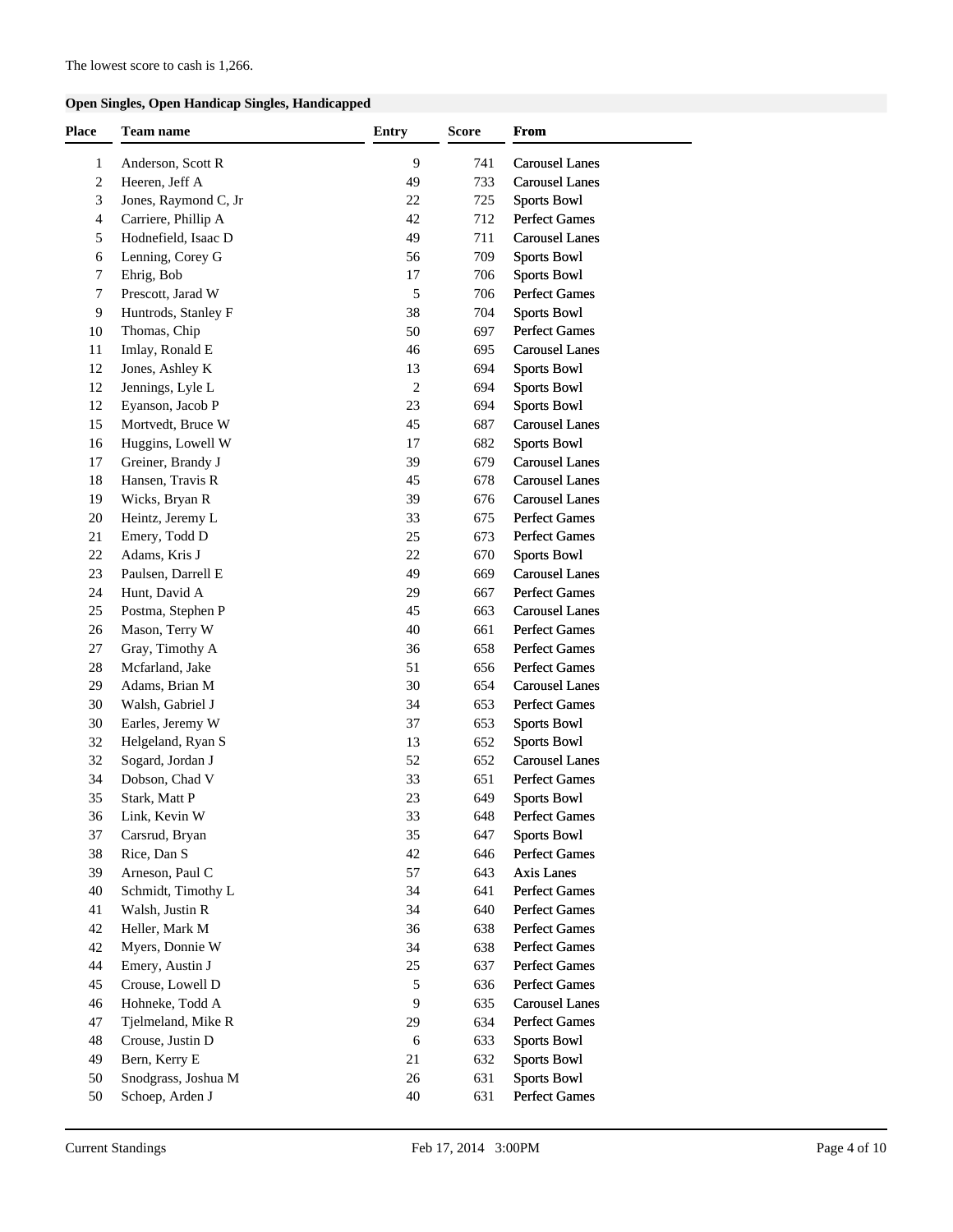| 50       | Haupt, Verle G                       | 17         | 631        | <b>Sports Bowl</b>                         |
|----------|--------------------------------------|------------|------------|--------------------------------------------|
| 53       | Vest-Thomas, Seton J                 | 50         | 630        | Perfect Games                              |
| 53       | Berte, Brent A                       | 51         | 630        | Perfect Games                              |
| 55       | Cottington, Curtis J                 | 21         | 629        | <b>Sports Bowl</b>                         |
| 56       | Kieffer, Ryan A                      | 25         | 628        | <b>Perfect Games</b>                       |
| 56       | Otto, Duane D                        | 38         | 628        | <b>Sports Bowl</b>                         |
| 58       | Clawson, Don R                       | 38         | 625        | <b>Sports Bowl</b>                         |
| 59       | Ertz, Michael D                      | 40         | 624        | <b>Perfect Games</b>                       |
| 60       | Black, Derrick J                     | 41         | 623        | <b>Sports Bowl</b>                         |
| 60       | Melton, Brad G                       | 37         | 623        | <b>Sports Bowl</b>                         |
| 62       | Swenson, Kerra L                     | 57         | 622        | Axis Lanes                                 |
| 63       | Wirth, Jason E                       | 46         | 619        | <b>Carousel Lanes</b>                      |
| 63       | Sorem, Ronald J                      | 27         | 619        | <b>Sports Bowl</b>                         |
| 65       | Knop, Chad A                         | 35         | 618        | <b>Sports Bowl</b>                         |
| 65       | Buckman, Jason R                     | 25         | 618        | <b>Perfect Games</b>                       |
| 67       | Vaughn, Jacob T                      | $22\,$     | 613        | <b>Sports Bowl</b>                         |
| 67       | Gandara, Adan                        | 52         | 613        | <b>Carousel Lanes</b>                      |
| 69       | Sires, Caleb J                       | 24         | 611        | <b>Perfect Games</b>                       |
| 70       | Hodnefield, Dan W                    | 49         | 609        | <b>Carousel Lanes</b>                      |
| $70\,$   | Unger, Judy                          | 12         | 609        | <b>Perfect Games</b>                       |
| 72       | Beck, Jamie J                        | 46         | 608        | <b>Carousel Lanes</b>                      |
| 72       | Whitefield, Jeff W                   | 24         | 608        | <b>Perfect Games</b>                       |
| 72       | Hollman, Ryan D                      | 12         | 608        | <b>Perfect Games</b>                       |
| 75       | Johnson, Brian L                     | 23         | 607        | <b>Sports Bowl</b>                         |
| 75       | Postma, Irene A                      | 45         | 607        | <b>Carousel Lanes</b>                      |
| 77       | Otto, Karen K                        | 38         | 606        | <b>Sports Bowl</b>                         |
| 78       | Bauge, Shirley J                     | 12         | 604        | <b>Perfect Games</b>                       |
| 79       | Miller, Michael J                    | 24         | 601        | <b>Perfect Games</b>                       |
| 80       | McDaniel, Doc                        | 19         | 600        | <b>Sports Bowl</b>                         |
| 81       | Thyng, Charles R                     | 22         | 599        | <b>Sports Bowl</b>                         |
| 82       | Earles, Robert F                     | 37         | 598        | <b>Sports Bowl</b>                         |
| 82       | Jones, Bradley L                     | 30         | 598        | <b>Carousel Lanes</b>                      |
| 84       | Tibben, Brian A                      | 27         | 597        | <b>Sports Bowl</b>                         |
| 85       | Ruopp, Greg R                        | 35         | 595        | <b>Sports Bowl</b>                         |
| 86       | Newell, Brandon W                    | 56         | 591        | <b>Sports Bowl</b>                         |
| 87       | Cox, Marshall W                      | 24         | 590        | Perfect Games                              |
| 88       |                                      | 40         | 588        | <b>Perfect Games</b>                       |
| 89       | Howerton, Randy D<br>Haupt, Linda C  | 17         | 587        | <b>Sports Bowl</b>                         |
|          |                                      |            |            |                                            |
| 90<br>91 | Garrey, Jack E<br>Robinson, Randal L | 12<br>27   | 586<br>585 | <b>Perfect Games</b><br><b>Sports Bowl</b> |
| 92       | Watts, Dwain A                       | 30         | 582        | <b>Carousel Lanes</b>                      |
| 92       | Cryder, Christian                    | 40         | 582        | <b>Perfect Games</b>                       |
| 94       | Sewald, Ronald D, Jr                 | 36         | 581        | <b>Perfect Games</b>                       |
| 94       | Mitchell, Jason M                    | 26         | 581        | <b>Sports Bowl</b>                         |
| 96       | Hockaday, Scott                      | $\sqrt{5}$ | 579        | Perfect Games                              |
| 97       | Flanders, Duane E                    | $\sqrt{2}$ | 578        | <b>Sports Bowl</b>                         |
|          |                                      |            |            |                                            |
| 98       | Hathaway, Mike R                     | 35         | 576        | <b>Sports Bowl</b>                         |
| 99       | Sogard, David L                      | 52         | 575        | <b>Carousel Lanes</b>                      |
| 100      | Hardy, Mischelle K                   | 57         | 574        | Axis Lanes                                 |
| 101      | Canott, Matt D                       | 6          | 573        | <b>Sports Bowl</b>                         |
| 102      | Wierson, Ryan J                      | 37         | 572        | <b>Sports Bowl</b>                         |
| 102      | Ortiz, Jeff                          | 50         | 572        | Perfect Games                              |
| 104      | Sogard, Douglas L                    | 52         | 567        | <b>Carousel Lanes</b>                      |
| 104      | Krausman, Mark W                     | 21         | 567        | <b>Sports Bowl</b>                         |
| 106      | Darrah, Josh M                       | 23         | 565        | <b>Sports Bowl</b>                         |
| 107      | Hunter, Bob D                        | 19         | 562        | <b>Sports Bowl</b>                         |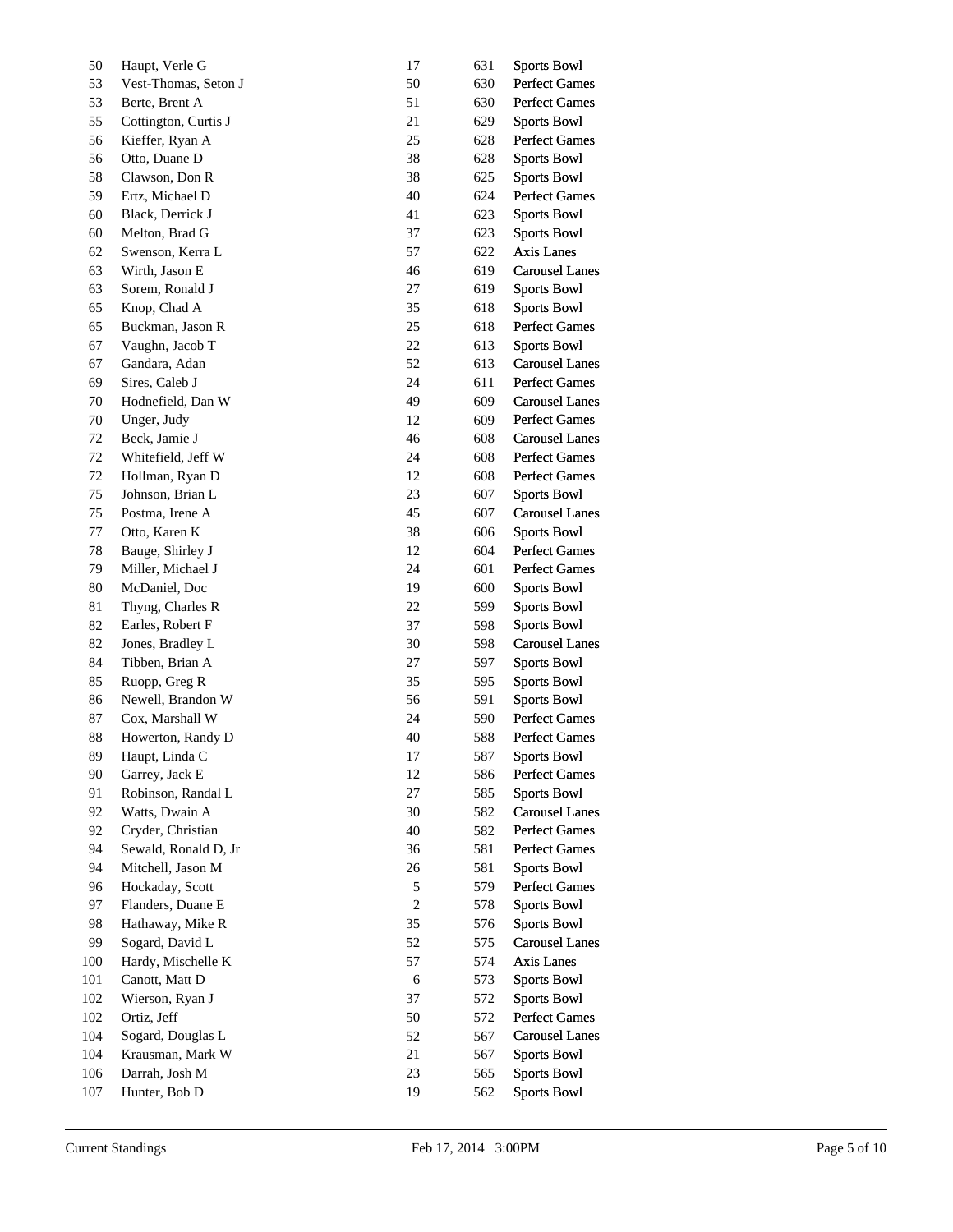| 108 | Black, Michael L       | 41 | 560 | <b>Sports Bowl</b>    |
|-----|------------------------|----|-----|-----------------------|
| 109 | Hawkins, Keith L       | 28 | 558 | <b>Sports Bowl</b>    |
| 110 | Cryder, Robert L       | 40 | 557 | <b>Perfect Games</b>  |
| 111 | Tscherter, Mick F      | 21 | 556 | <b>Sports Bowl</b>    |
| 112 | McPartland, Kelly J    | 42 | 555 | <b>Perfect Games</b>  |
| 112 | Johnson, Natasha A     | 57 | 555 | Axis Lanes            |
| 114 | Thompson, Justin A     | 46 | 550 | <b>Carousel Lanes</b> |
| 115 | Gentile, Jacob C       | 34 | 549 | <b>Perfect Games</b>  |
| 116 | Genalo, Lawrence J     | 5  | 548 | Perfect Games         |
| 117 | Mensing, Dennis D      | 27 | 543 | <b>Sports Bowl</b>    |
| 118 | Van Zante, Mackenzie K | 34 | 542 | <b>Perfect Games</b>  |
| 119 | Holm, Kevin L          | 30 | 540 | <b>Carousel Lanes</b> |
| 120 | Slobe, Richard L       | 42 | 539 | <b>Perfect Games</b>  |
| 121 | Link, Gary A           | 33 | 538 | <b>Perfect Games</b>  |
| 122 | Robinson, Kenneth J    | 28 | 532 | <b>Sports Bowl</b>    |
| 123 | Hackett, Rick A        | 36 | 500 | <b>Perfect Games</b>  |
| 124 | Ortiz, Alex            | 50 | 473 | <b>Perfect Games</b>  |

The lowest score to cash is 663.

# **Women's Singles, Women's Singles, Handicapped**

| <b>Place</b>   | <b>Team name</b>     | <b>Entry</b>   | <b>Score</b> | <b>From</b>           |
|----------------|----------------------|----------------|--------------|-----------------------|
| 1              | Dutton, Brandi M     | 20             | 716          | <b>Sports Bowl</b>    |
| $\overline{2}$ | Olson, Gina M        | 16             | 710          | <b>Sports Bowl</b>    |
| 3              | Richey, Hollie S     | 29             | 690          | <b>Perfect Games</b>  |
| $\overline{4}$ | McPartland, Cari L   | 31             | 662          | <b>Perfect Games</b>  |
| 5              | Booms, Lisa J        | $\overline{7}$ | 658          | <b>Perfect Games</b>  |
| 6              | Hess, Rose M         | 11             | 655          | <b>Sports Bowl</b>    |
| 7              | Jennings, Teri L     | 16             | 652          | <b>Sports Bowl</b>    |
| 8              | Geer, Patricia L     | 14             | 650          | <b>Sports Bowl</b>    |
| 9              | Sewald, Kimberly M   | 16             | 649          | <b>Sports Bowl</b>    |
| 10             | Goodmanson, Kim K    | 44             | 637          | <b>Carousel Lanes</b> |
| 11             | Beck, Izzie A        | 44             | 636          | <b>Carousel Lanes</b> |
| 12             | Klonglan, Shirley I  | 10             | 635          | <b>Sports Bowl</b>    |
| 13             | Hoffman, Katherine J | $\tau$         | 628          | <b>Perfect Games</b>  |
| 14             | Corbin, Nancy J      | 54             | 627          | <b>Sports Bowl</b>    |
| 15             | Kahler, DaLene S     | 20             | 626          | <b>Sports Bowl</b>    |
| 16             | Ludwig, Teresa       | 20             | 619          | <b>Sports Bowl</b>    |
| 17             | Heintz, Alissa K     | 20             | 612          | <b>Sports Bowl</b>    |
| 18             | Leake, Lisa M        | 16             | 608          | <b>Sports Bowl</b>    |
| 19             | Webster, Linda S     | 31             | 607          | <b>Perfect Games</b>  |
| 20             | Unger, Judy          | 11             | 606          | <b>Sports Bowl</b>    |
| 21             | Andrew, Judy K       | 14             | 603          | <b>Sports Bowl</b>    |
| 22             | Hotchkiss, Dianne F  | 11             | 591          | <b>Sports Bowl</b>    |
| 23             | Mortvedt, Jo K       | 44             | 589          | <b>Carousel Lanes</b> |
| 24             | Beck, Diane L        | 44             | 587          | <b>Carousel Lanes</b> |
| 25             | Shook, Gail A        | 29             | 584          | <b>Perfect Games</b>  |
| 26             | Lawson, Candy S      | 10             | 564          | <b>Sports Bowl</b>    |
| 27             | Robinson, Debra S    | 10             | 559          | <b>Sports Bowl</b>    |
| 28             | Corbin, Kim M        | 54             | 551          | <b>Sports Bowl</b>    |
| 29             | Crouse, Jackie A     | $\overline{7}$ | 547          | Perfect Games         |
| 30             | Bauge, Shirley J     | 11             | 540          | <b>Sports Bowl</b>    |
| 31             | Black, Rachelle M    | 7              | 535          | <b>Perfect Games</b>  |
| 32             | Black, Joan M        | 10             | 500          | <b>Sports Bowl</b>    |
|                |                      |                |              |                       |

The lowest score to cash is 636.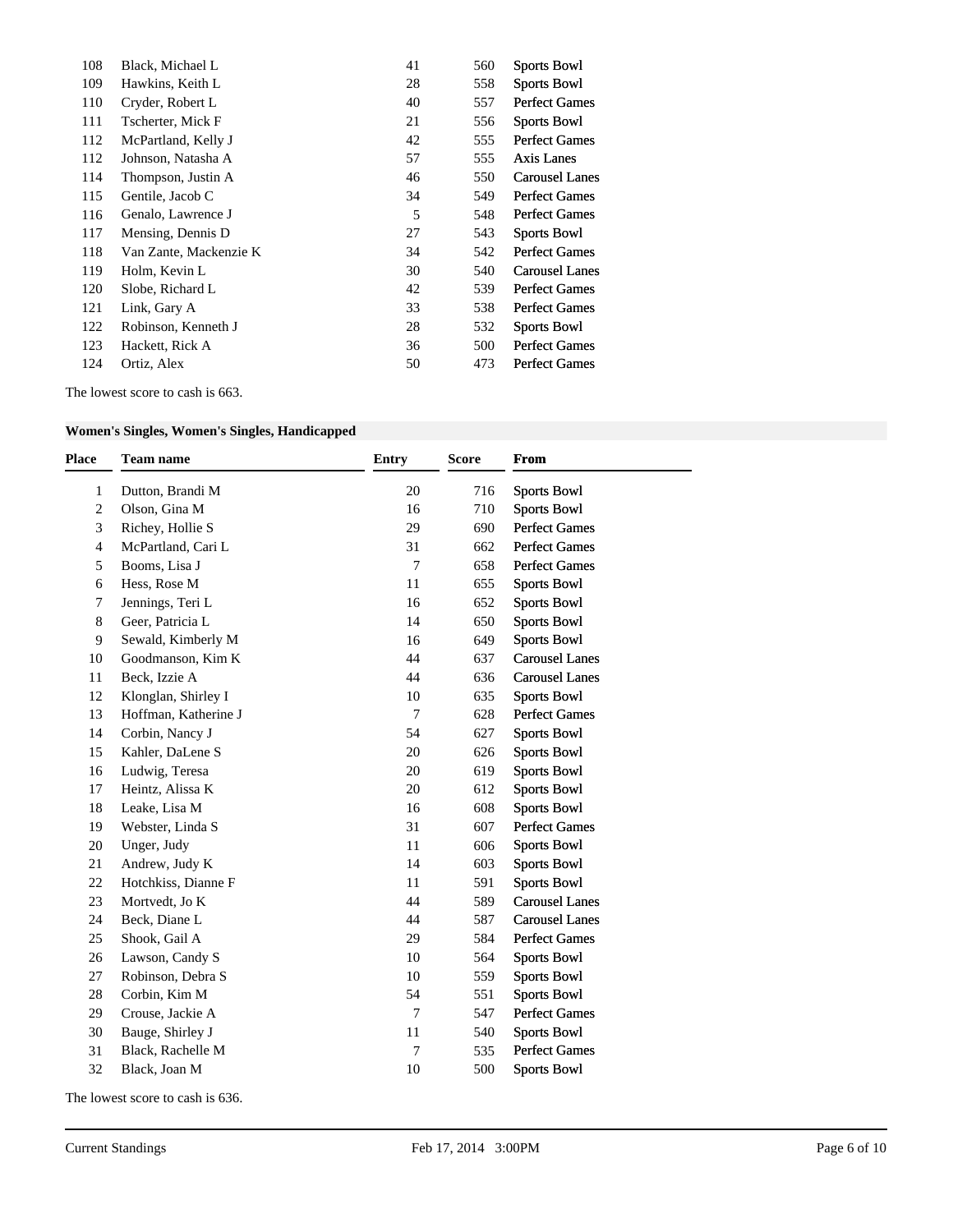### **All Events Scratch, Scratch All-Events, Scratch**

| <b>Place</b>   | Team name              | <b>Entry</b> | Score | From                 |
|----------------|------------------------|--------------|-------|----------------------|
| $\mathbf{1}$   | Prescott, Jarad W      | 5            | 2,032 | <b>Perfect Games</b> |
| $\sqrt{2}$     | Schmidt, Timothy L     | 34           | 1,957 | <b>Perfect Games</b> |
| 3              | Crouse, Lowell D       | $\sqrt{5}$   | 1,924 | <b>Perfect Games</b> |
| $\overline{4}$ | Thomas, Chip           | 50           | 1,915 | <b>Perfect Games</b> |
| 5              | Heintz, Jeremy L       | 33           | 1,867 | <b>Perfect Games</b> |
| 6              | Carsrud, Bryan         | 35           | 1,826 | <b>Sports Bowl</b>   |
| 7              | Walsh, Justin R        | 34           | 1,809 | Perfect Games        |
| 8              | Link, Kevin W          | 33           | 1,808 | <b>Perfect Games</b> |
| 9              | Dobson, Chad V         | 33           | 1,799 | <b>Perfect Games</b> |
| 10             | Mason, Terry W         | 3            | 1,792 | <b>Sports Bowl</b>   |
| 11             | Knop, Chad A           | 35           | 1,782 | <b>Sports Bowl</b>   |
| 12             | Emery, Austin J        | 25           | 1,774 | Perfect Games        |
| 13             | Buckman, Jason R       | 25           | 1,762 | <b>Perfect Games</b> |
| 14             | Ruopp, Greg R          | 35           | 1,760 | <b>Sports Bowl</b>   |
| 15             | Link, Gary A           | 33           | 1,759 | <b>Perfect Games</b> |
| 16             | Black, Derrick J       | 41           | 1,735 | <b>Sports Bowl</b>   |
| 17             | Crouse, Justin D       | 6            | 1,729 | <b>Sports Bowl</b>   |
| 18             | Canott, Matt D         | 6            | 1,726 | <b>Sports Bowl</b>   |
| 19             | Vest-Thomas, Seton J   | 50           | 1,702 | <b>Perfect Games</b> |
| 20             | Ortiz, Jeff            | 50           | 1,701 | <b>Perfect Games</b> |
| $21\,$         | Emery, Todd D          | 25           | 1,689 | <b>Perfect Games</b> |
| 22             | Schoep, Arden J        | 40           | 1,675 | Perfect Games        |
| 23             | McPartland, Kelly J    | 42           | 1,661 | <b>Perfect Games</b> |
| 24             | Ertz, Michael D        | 40           | 1,655 | <b>Perfect Games</b> |
| 25             | Hockaday, Scott        | 5            | 1,638 | <b>Perfect Games</b> |
| 26             | Black, Michael L       | 41           | 1,629 | <b>Sports Bowl</b>   |
| 27             | Van Zante, Mackenzie K | 34           | 1,621 | <b>Perfect Games</b> |
| 28             | Jennings, Lyle L       | 2            | 1,614 | <b>Sports Bowl</b>   |
| 29             | Genalo, Lawrence J     | $\sqrt{5}$   | 1,613 | <b>Perfect Games</b> |
| 30             | Cryder, Robert L       | 40           | 1,601 | <b>Perfect Games</b> |
| 31             | Garrey, Jack E         | 12           | 1,599 | <b>Perfect Games</b> |
| 32             | Darrah, Josh M         | 23           | 1,592 | <b>Sports Bowl</b>   |
| 33             | Flanders, Duane E      | $\sqrt{2}$   | 1,588 | <b>Sports Bowl</b>   |
| 34             | Howerton, Randy D      | 40           | 1,585 | Perfect Games        |
| 35             | Rice, Dan S            | 42           | 1,583 | <b>Perfect Games</b> |
| 36             | Hollman, Ryan D        | 12           | 1,569 | <b>Perfect Games</b> |
| 37             | Johnson, Brian L       | 23           | 1,567 | <b>Sports Bowl</b>   |
| 38             | Walsh, Gabriel J       | 34           | 1,561 | <b>Perfect Games</b> |
| 39             | Ortiz, Alex            | 50           | 1,461 | <b>Perfect Games</b> |

The lowest score to cash is 1,915.

### **Open Handicap All Events, Handicap All Events, Handicapped**

| Place | <b>Team name</b>      | Entry | Score | <b>From</b>           |
|-------|-----------------------|-------|-------|-----------------------|
|       | Greiner, Brandy J     | 39    | 2.142 | <b>Carousel Lanes</b> |
| 2     | Lenning, Corey G      | 56    | 2,115 | <b>Sports Bowl</b>    |
| 3     | Mortvedt, Bruce W     | 45    | 2.082 | <b>Carousel Lanes</b> |
| 4     | Jones, Raymond C, Jr. | 22    | 2,052 | <b>Sports Bowl</b>    |
|       | Prescott, Jarad W     | 5     | 2.032 | <b>Perfect Games</b>  |
| 6     | Hodnefield, Isaac D   | 49    | 2.014 | <b>Carousel Lanes</b> |
|       | Imlay, Ronald E       | 46    | 2.010 | <b>Carousel Lanes</b> |
|       |                       |       |       |                       |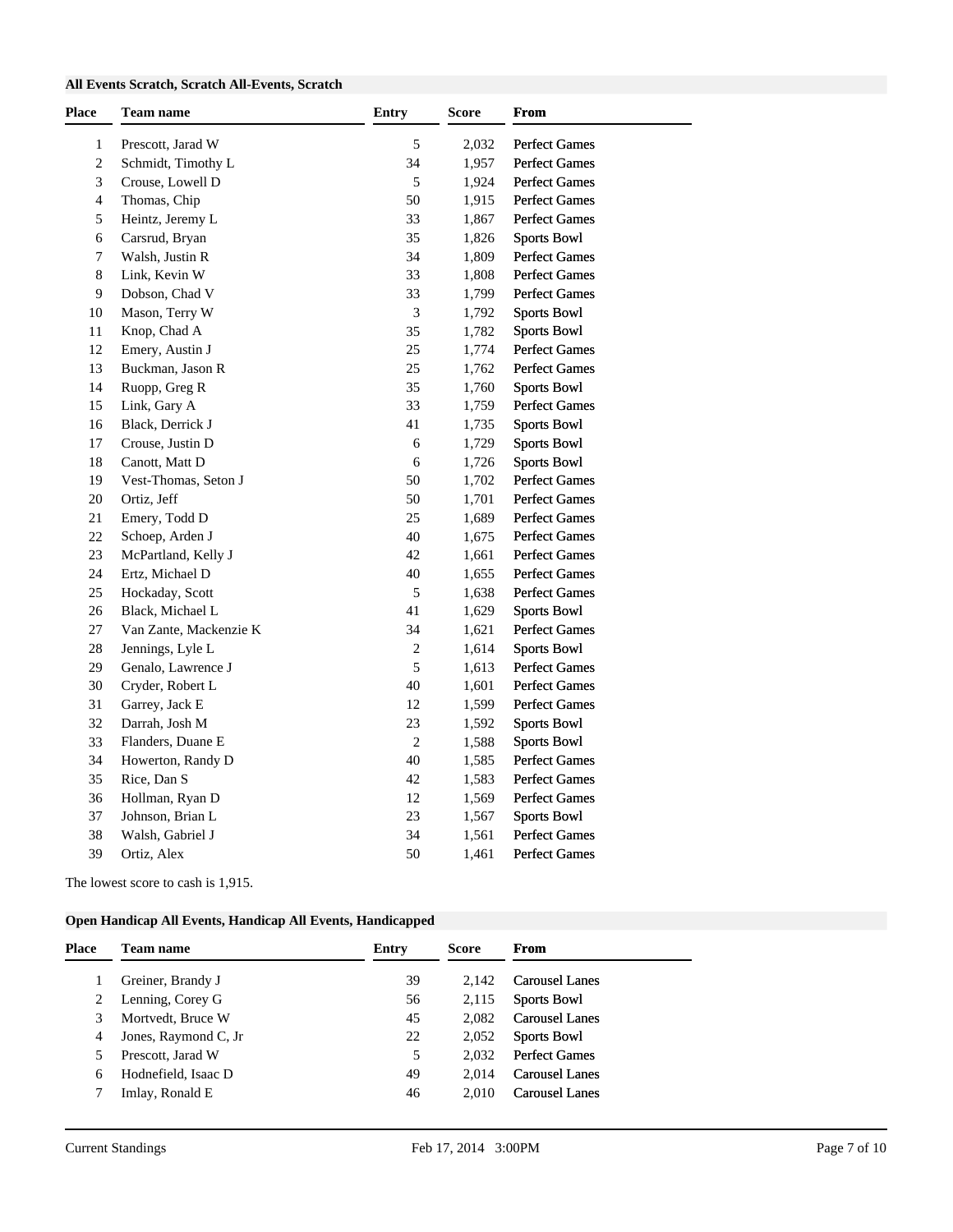| $\,8$ | Wicks, Bryan R       | 39               | 2,006 | <b>Carousel Lanes</b> |
|-------|----------------------|------------------|-------|-----------------------|
| 9     | Postma, Stephen P    | 45               | 2,004 | <b>Carousel Lanes</b> |
| 10    | Adams, Brian M       | 30               | 1,992 | <b>Carousel Lanes</b> |
| 11    | Hohneke, Todd A      | 9                | 1,989 | <b>Carousel Lanes</b> |
| 12    | Jennings, Lyle L     | $\boldsymbol{2}$ | 1,986 | <b>Sports Bowl</b>    |
| 13    | Mcfarland, Jake      | 51               | 1,985 | <b>Perfect Games</b>  |
| 14    | Heeren, Jeff A       | 49               | 1,984 | <b>Carousel Lanes</b> |
| 15    | Crouse, Justin D     | 6                | 1,981 | <b>Sports Bowl</b>    |
| 16    | Ehrig, Bob           | 17               | 1,970 | <b>Sports Bowl</b>    |
| 17    | Sogard, Douglas L    | 52               | 1,968 | <b>Carousel Lanes</b> |
| 18    | Mitchell, Jason M    | 26               | 1,947 | <b>Sports Bowl</b>    |
| 19    | Heintz, Jeremy L     | 33               | 1,945 | <b>Perfect Games</b>  |
| 20    | Hansen, Travis R     | 45               | 1,942 | <b>Carousel Lanes</b> |
| 21    | Stark, Matt P        | 23               | 1,940 | <b>Sports Bowl</b>    |
| 22    | Thyng, Charles R     | 22               | 1,925 | <b>Sports Bowl</b>    |
| 23    | Crouse, Lowell D     | $\sqrt{5}$       | 1,924 | <b>Perfect Games</b>  |
| 24    | Hodnefield, Dan W    | 49               | 1,921 | <b>Carousel Lanes</b> |
| 25    | Thompson, Justin A   | 46               | 1,913 | <b>Carousel Lanes</b> |
| 25    | Huggins, Lowell W    | 17               | 1,913 | <b>Sports Bowl</b>    |
| 27    | Mason, Terry W       | $\mathfrak{Z}$   | 1,912 | <b>Sports Bowl</b>    |
| 28    | Haupt, Verle G       | 17               | 1,911 | <b>Sports Bowl</b>    |
| 29    | Jones, Bradley L     | $30\,$           | 1,909 | <b>Carousel Lanes</b> |
| 30    | Huntrods, Stanley F  | 38               | 1,902 | <b>Sports Bowl</b>    |
| 31    | McDaniel, Doc        | 19               | 1,901 | <b>Sports Bowl</b>    |
| 32    | Miller, Michael J    | 24               | 1,899 | <b>Perfect Games</b>  |
| 33    | Paulsen, Darrell E   | 49               | 1,898 | <b>Carousel Lanes</b> |
| 34    | Eyanson, Jacob P     | 23               | 1,891 | <b>Sports Bowl</b>    |
| 35    | Carsrud, Bryan       | 35               | 1,889 | <b>Sports Bowl</b>    |
| 36    | Heller, Mark M       | 36               | 1,886 | <b>Perfect Games</b>  |
| 37    | Bauge, Shirley J     | 12               | 1,884 | <b>Perfect Games</b>  |
| 38    | Schoep, Arden J      | 40               | 1,882 | <b>Perfect Games</b>  |
| 39    | Sogard, Jordan J     | 52               | 1,879 | <b>Carousel Lanes</b> |
| 40    | Otto, Duane D        | 38               | 1,873 | <b>Sports Bowl</b>    |
| 41    | Hunt, David A        | 29               | 1,872 | <b>Perfect Games</b>  |
| 42    | Hollman, Ryan D      | 12               | 1,863 | <b>Perfect Games</b>  |
| 42    | Cottington, Curtis J | 21               | 1,863 | <b>Sports Bowl</b>    |
| 44    | Gandara, Adan        | 52               | 1,857 | <b>Carousel Lanes</b> |
| 45    | Hunter, Bob D        | 19               | 1,847 | <b>Sports Bowl</b>    |
| 46    | Emery, Austin J      | 25               | 1,846 | <b>Perfect Games</b>  |
| 47    | Berte, Brent A       | 51               | 1,839 | <b>Perfect Games</b>  |
| 47    | Postma, Irene A      | 45               | 1,839 | <b>Carousel Lanes</b> |
| 49    | Whitefield, Jeff W   | 24               | 1,831 | <b>Perfect Games</b>  |
| 50    | Beck, Jamie J        | 46               | 1,830 | <b>Carousel Lanes</b> |
| 51    | Sires, Caleb J       | 24               | 1,825 | <b>Perfect Games</b>  |
| 52    | Slobe, Richard L     | $42\,$           | 1,824 | <b>Perfect Games</b>  |
| 53    | Melton, Brad G       | 37               | 1,823 | <b>Sports Bowl</b>    |
| 54    | Haupt, Linda C       | 17               | 1,822 | <b>Sports Bowl</b>    |
| 55    | Tibben, Brian A      | 27               | 1,821 | <b>Sports Bowl</b>    |
| 55    | Cox, Marshall W      | 24               | 1,821 | <b>Perfect Games</b>  |
| 57    | Howerton, Randy D    | 40               | 1,813 | <b>Perfect Games</b>  |
| 58    | Wirth, Jason E       | 46               | 1,811 | <b>Carousel Lanes</b> |
| 59    | Buckman, Jason R     | $25\,$           | 1,810 | <b>Perfect Games</b>  |
| 60    | Arneson, Paul C      | 57               | 1,809 | Axis Lanes            |
| 61    | Link, Kevin W        | 33               | 1,808 | <b>Perfect Games</b>  |
| 62    | Dobson, Chad V       | 33               | 1,805 | <b>Perfect Games</b>  |
| 63    | Canott, Matt D       | 6                | 1,804 | <b>Sports Bowl</b>    |
|       |                      |                  |       |                       |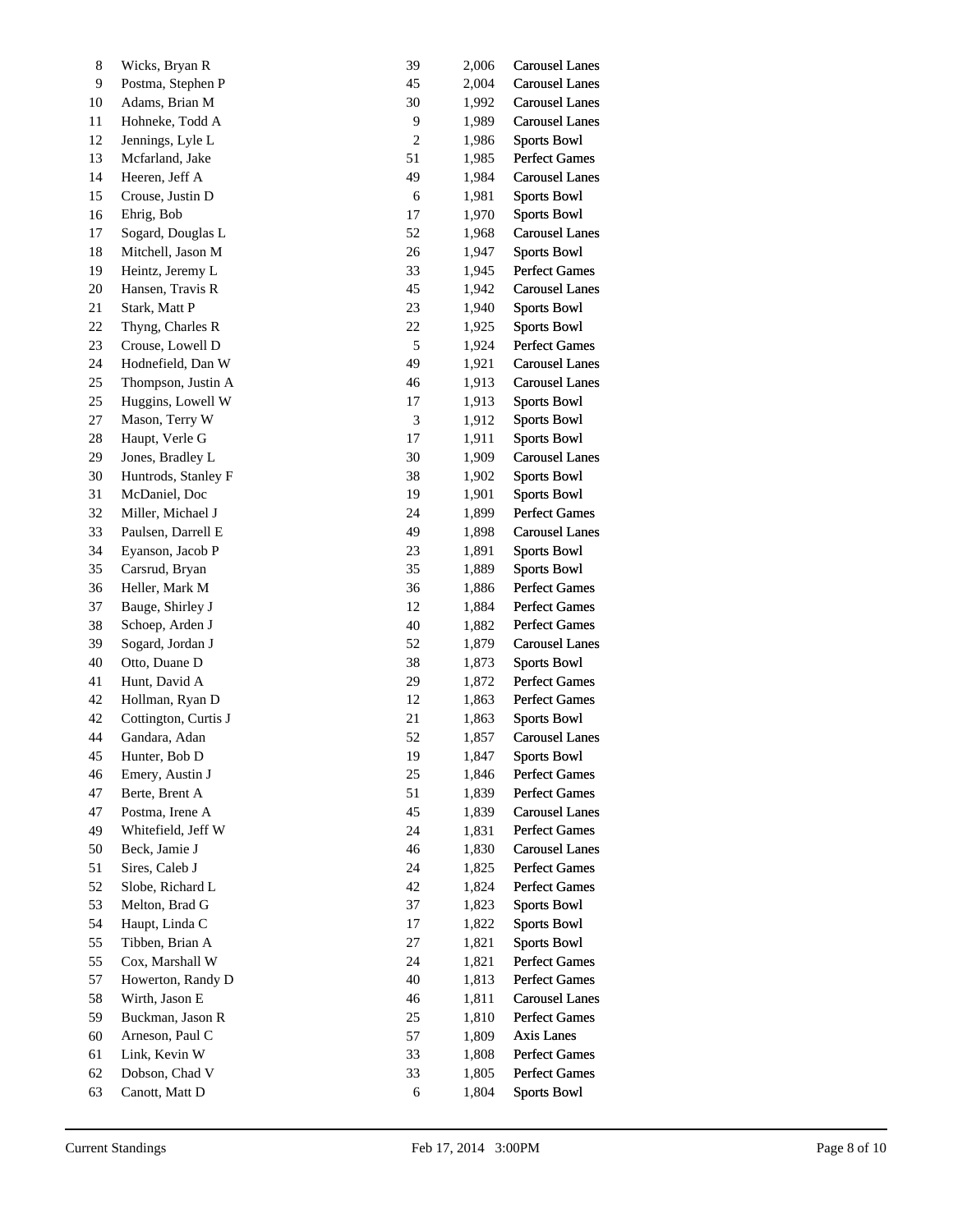| 64  | Krausman, Mark W     | 21         | 1,803 | <b>Sports Bowl</b>    |
|-----|----------------------|------------|-------|-----------------------|
| 65  | Sogard, David L      | 52         | 1,794 | <b>Carousel Lanes</b> |
| 66  | Genalo, Lawrence J   | 5          | 1,793 | <b>Perfect Games</b>  |
| 67  | Unger, Judy          | 12         | 1,791 | <b>Perfect Games</b>  |
| 68  | Bern, Kerry E        | 21         | 1,787 | <b>Sports Bowl</b>    |
| 68  | Ruopp, Greg R        | 35         | 1,787 | <b>Sports Bowl</b>    |
| 70  | Knop, Chad A         | 35         | 1,782 | <b>Sports Bowl</b>    |
| 70  | Johnson, Natasha A   | 57         | 1,782 | Axis Lanes            |
| 72  | Swenson, Kerra L     | 57         | 1,780 | <b>Axis Lanes</b>     |
| 72  | Link, Gary A         | 33         | 1,780 | <b>Perfect Games</b>  |
| 74  | Rice, Dan S          | 42         | 1,775 | Perfect Games         |
| 74  | Tjelmeland, Mike R   | 29         | 1,775 | Perfect Games         |
| 76  | Robinson, Kenneth J  | $28\,$     | 1,773 | <b>Sports Bowl</b>    |
| 77  | Hockaday, Scott      | 5          | 1,767 | <b>Perfect Games</b>  |
| 78  | Watts, Dwain A       | 30         | 1,766 | <b>Carousel Lanes</b> |
| 79  | Sewald, Ronald D, Jr | 36         | 1,755 | <b>Perfect Games</b>  |
| 80  | Johnson, Brian L     | 23         | 1,753 | <b>Sports Bowl</b>    |
| 81  | Emery, Todd D        | 25         | 1,752 | <b>Perfect Games</b>  |
| 82  | Hathaway, Mike R     | 35         | 1,751 | <b>Sports Bowl</b>    |
| 83  | Hardy, Mischelle K   | 57         | 1,745 | Axis Lanes            |
| 84  | Robinson, Randal L   | 27         | 1,740 | <b>Sports Bowl</b>    |
| 84  | Tscherter, Mick F    | 21         | 1,740 | <b>Sports Bowl</b>    |
| 86  | Kieffer, Ryan A      | 25         | 1,739 | <b>Perfect Games</b>  |
| 87  | McPartland, Kelly J  | 42         | 1,733 | Perfect Games         |
| 88  | Holm, Kevin L        | 30         | 1,732 | <b>Carousel Lanes</b> |
| 89  | Vaughn, Jacob T      | 22         | 1,722 | <b>Sports Bowl</b>    |
| 90  | Cryder, Robert L     | 40         | 1,721 | <b>Perfect Games</b>  |
| 91  | Snodgrass, Joshua M  | 26         | 1,715 | <b>Sports Bowl</b>    |
| 92  | Earles, Robert F     | 37         | 1,712 | <b>Sports Bowl</b>    |
| 93  | Flanders, Duane E    | $\sqrt{2}$ | 1,702 | <b>Sports Bowl</b>    |
| 94  | Black, Michael L     | 41         | 1,686 | <b>Sports Bowl</b>    |
| 95  | Wierson, Ryan J      | 38         | 1,685 | <b>Sports Bowl</b>    |
| 96  | Sorem, Ronald J      | $27\,$     | 1,665 | <b>Sports Bowl</b>    |
| 97  | Earles, Jeremy W     | 37         | 1,663 | <b>Sports Bowl</b>    |
| 98  | Hawkins, Keith L     | $28\,$     | 1,655 | <b>Sports Bowl</b>    |
| 98  | Ertz, Michael D      | 40         | 1,655 | <b>Perfect Games</b>  |
| 100 | Newell, Brandon W    | 56         | 1,654 | <b>Sports Bowl</b>    |
| 101 | Mensing, Dennis D    | 27         | 1,643 | <b>Sports Bowl</b>    |
| 102 | Anderson, Scott R    | 9          | 1,363 | <b>Carousel Lanes</b> |
| 103 | Huntrods, Steven T   | 38         | 525   | <b>Sports Bowl</b>    |
|     |                      |            |       |                       |

The lowest score to cash is 1,992.

# **Women's All Events, Women's All Events, Handicapped**

| <b>Place</b> | <b>Team name</b>    | Entry | <b>Score</b> | From                  |
|--------------|---------------------|-------|--------------|-----------------------|
|              | Hess, Rose M        | 11    | 2,034        | <b>Sports Bowl</b>    |
| 2            | Jennings, Teri L    | 16    | 1,964        | <b>Sports Bowl</b>    |
| 3            | McPartland, Cari L  | 31    | 1.942        | <b>Perfect Games</b>  |
| 4            | Olson, Gina M       | 16    | 1,940        | <b>Sports Bowl</b>    |
| 5            | Sewald, Kimberly M  | 16    | 1,916        | <b>Sports Bowl</b>    |
| 6            | Goodmanson, Kim K   | 44    | 1.891        | Carousel Lanes        |
|              | Beck, Izzie A       | 44    | 1,881        | <b>Carousel Lanes</b> |
| 8            | Bauge, Shirley J    | 11    | 1,864        | <b>Sports Bowl</b>    |
| 9            | Klonglan, Shirley I | 10    | 1,852        | <b>Sports Bowl</b>    |
| 10           | Lawson, Candy S     | 10    | 1,835        | <b>Sports Bowl</b>    |
|              |                     |       |              |                       |